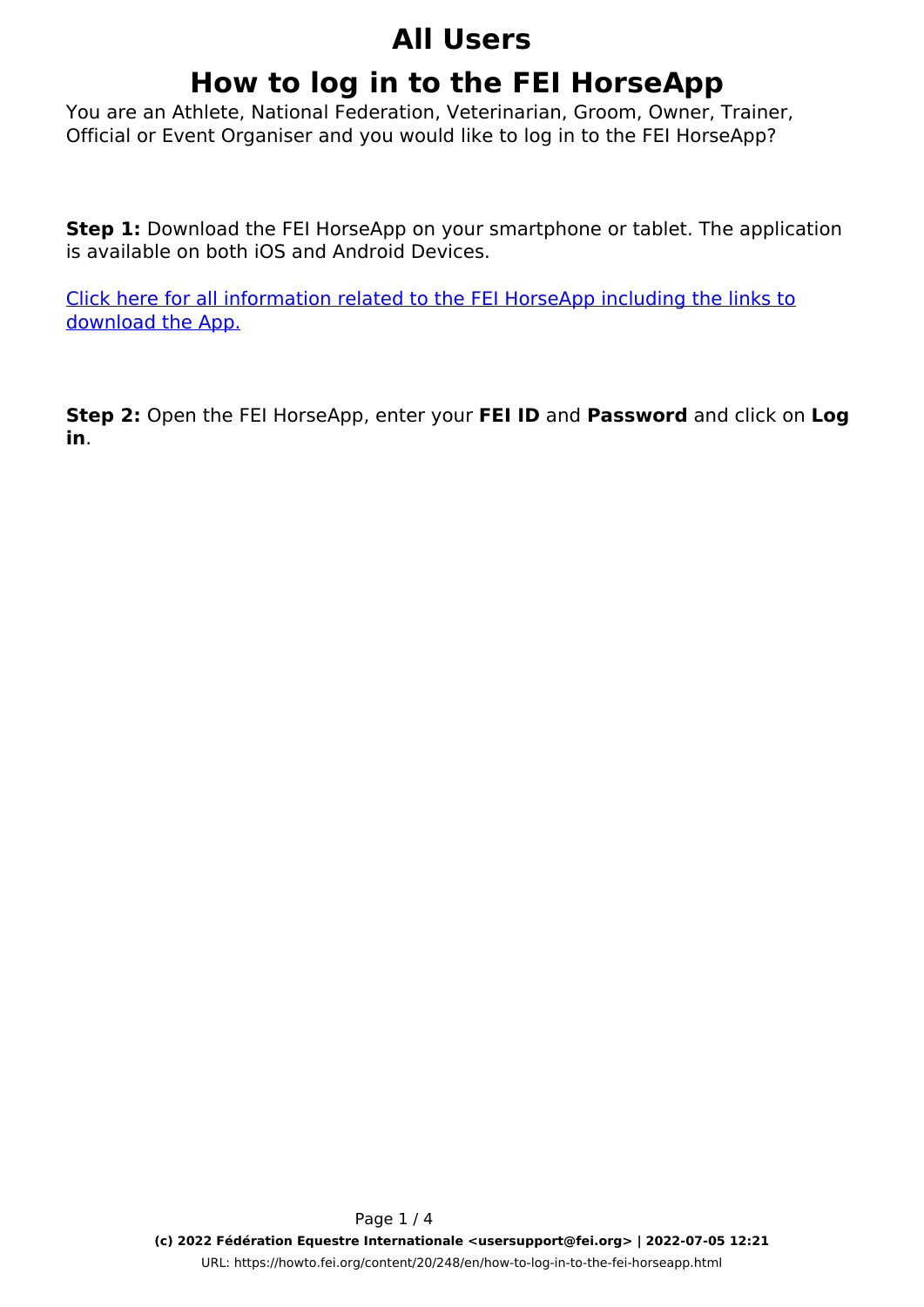**Step 3:** Once you are logged in, you will have access to the functionalities that are specific and available for your role.

[Click here for all information related to the FEI HorseApp.](https://inside.fei.org/hub/it-services/mobile-apps/%20fei_horseapp)

### **You are trying to log in to the FEI HorseApp but you can't remember your password?**

## **Step 1:** Click on **Forgot your password ?**

You will have to enter your FEI ID and the email address that is linked to your FEI profile. An email will be sent to reset your password. If you do not receive this email within 5-10 minutes, please check your junk/spam folder.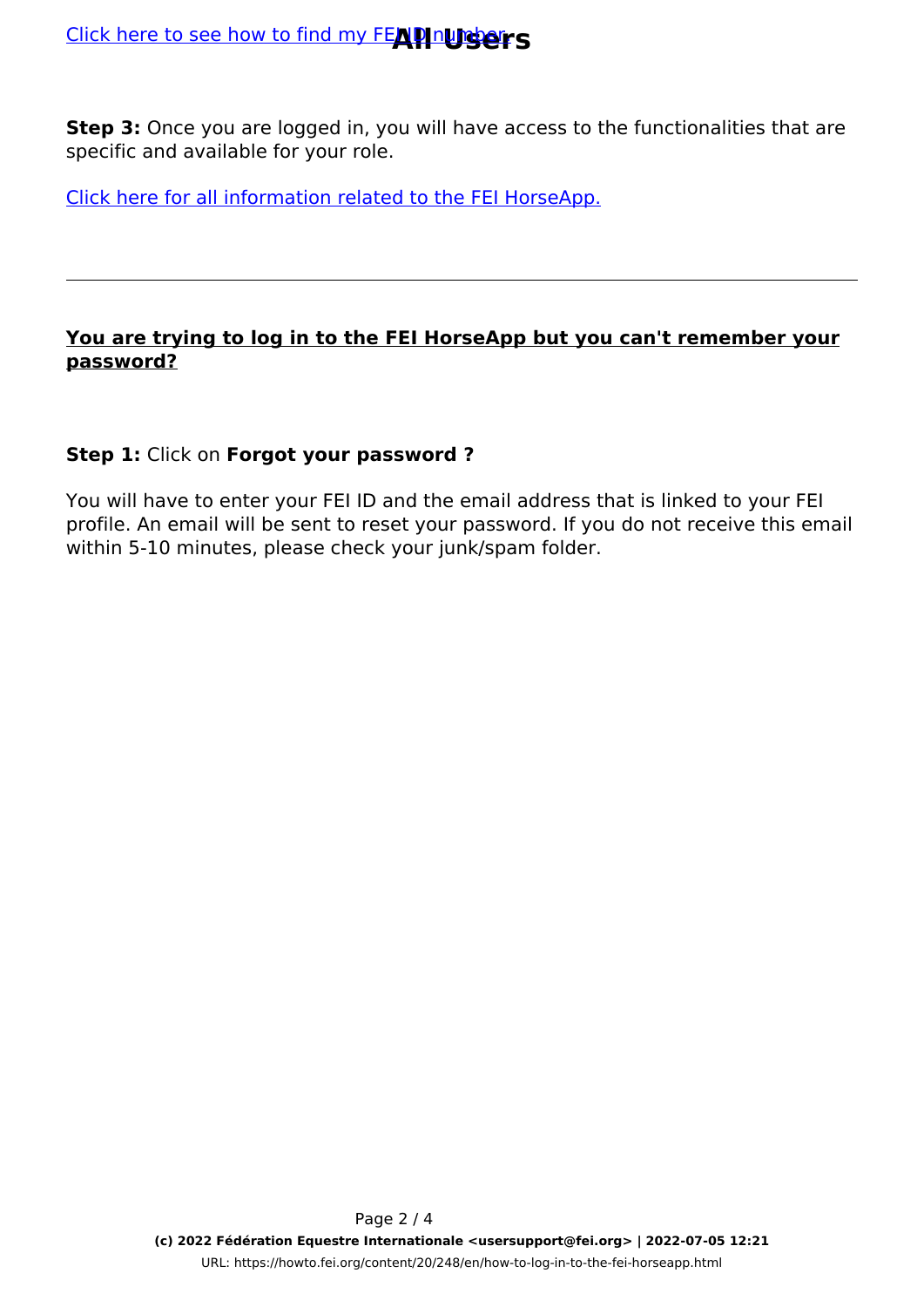#### **You have an FEI ID number but you have never activated your FEI account? (you do not have a password)**

#### **Step 1:** Click on **Don't have an account? Create one**.

Once the required information submitted, you will receive an email to confirm the activation of your account.

> Page 3 / 4 **(c) 2022 Fédération Equestre Internationale <usersupport@fei.org> | 2022-07-05 12:21** [URL: https://howto.fei.org/content/20/248/en/how-to-log-in-to-the-fei-horseapp.html](https://howto.fei.org/content/20/248/en/how-to-log-in-to-the-fei-horseapp.html)